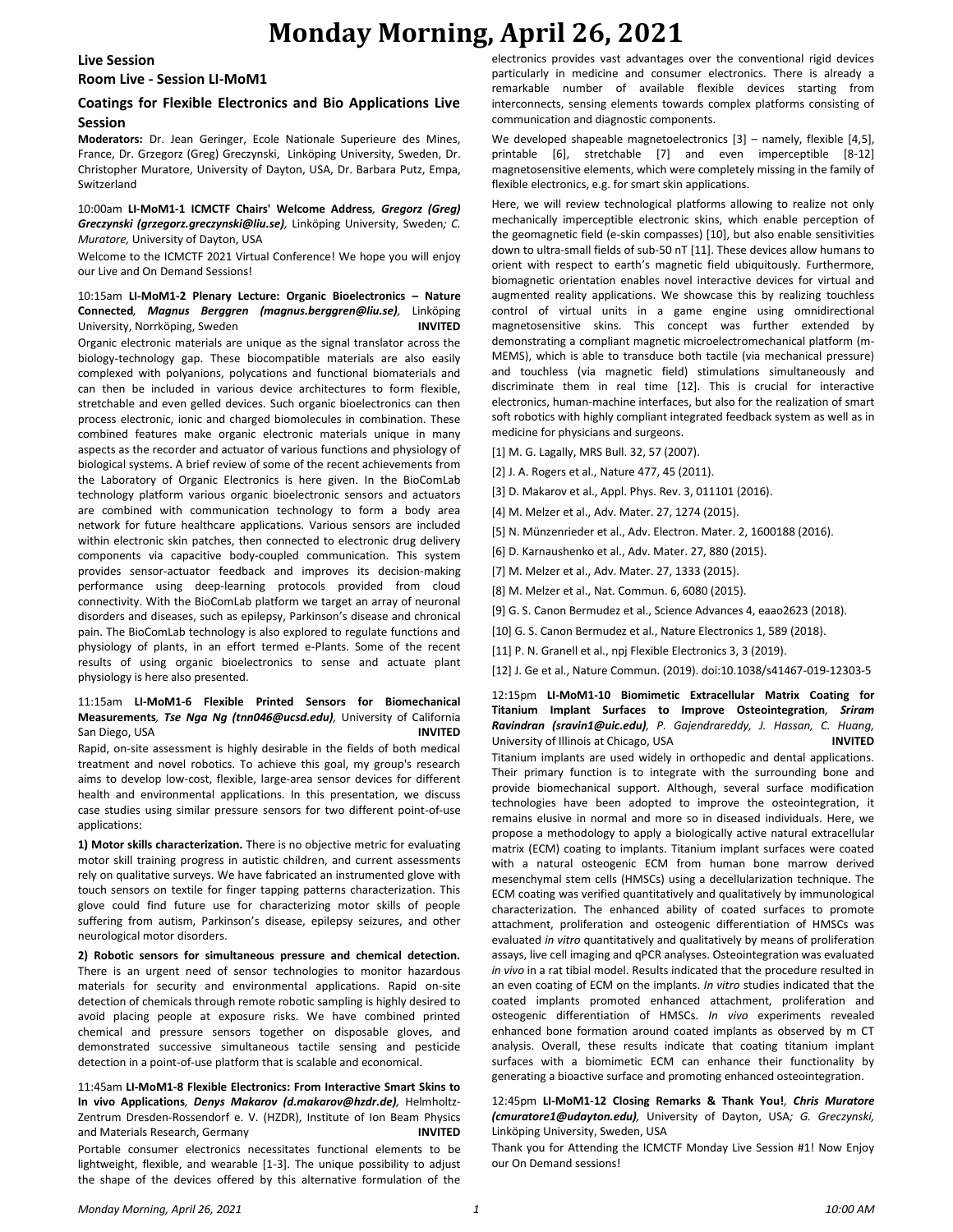# **Monday Morning, April 26, 2021**

#### **Live Session**

# **Room Live - Session LI-MoM2**

### **New Horizons in Boron-Containing Coatings Live Session**

**Moderators:** Mr. Marcus Hans, RWTH Aachen University, Germany, Dr. Helmut Riedl, TU Wien, Institute of Materials Science and Technology, Austria

#### 11:00am **LI-MoM2-1 Welcome & Thank You to Sponsors***, Marcus Hans (hans@mch.rwth-aachen.de),* RWTH Aachen University, Germany*; H. Riedl,*  TU Wien, Institute of Materials Science and Technology, Austria

Welcome to the ICMCTF 2021 Virtual Conference! We hope you will enjoy our Live and On Demand Sessions!

11:15am **LI-MoM2-2 Insights in the Structure, Defects and Stability of Mo2BC Thin Films by Advanced Characterization Methods***, S. Gleich, R. Soler, B. Breitbach,* Max-Planck-Institut für Eisenforschung GmbH, Germany*; H. Bolvardi, J. Achenbach, J. Schneider,* RWTH Aachen University, Germany*; G. Scheu, Christina Scheu (scheu@mpie.de),* Max-Planck-Institut für Eisenforschung GmbH, Germany **INVITED** Mo2BC thin films find application as protection layers for cutting tools due to their high strength and ductility. These properties are governed by the microstructure, which can be controlled by the growth temperature or by post-processing annealing. In the present work, the structure and defects

of thin Mo2BC thin films deposited on (100) Si substrates by bipolar pulsed direct current magnetron sputtering were studied in-depth by various (scanning) transmission electron microscopy (S)TEM techniques. The substrate temperatures T<sub>s</sub> ranged from 380 °C to 630 °C [1]. Postprocessing experiments were performed on the film deposited at 380 °C, which was heated up to 900 °C [2].

The film grown at 630 °C has a columnar structure and is fully crystalline [1]. The grains with a size of around 10 nm possess several defects such as stacking faults as observed in atomic column resolved STEM images, which are related to the slight deviation from the nominal stoichiometry. A different microstructure was found for the films deposited at lower  $T_s$ . They consist of an amorphous matrix in which ~1,9 to 1.2 nm sized nanocrystals are embedded [1]. The amount of amorphous matrix is increasing with decreasing  $T_s$  while the size of the nanocrystals is decreasing. STEM imaging together with electron energy-loss spectroscopy revealed that all films contain Ar-rich clusters originating from the deposition process. The size of the clusters is similar for all films but their volume content is strongly increasing with decreasing Ts. The observed difference in microstructure can explain the mechanical properties with the highest hardness and Young's modulus value found for the coating deposited at 630 °C.

The microstructural changes of the film deposited at 380 °C induced by annealing were studied by ex-situ and in-situ X-ray diffraction and TEM experiments. The as-deposited, mainly amorphous film transformed to a fully crystalline one. Elongated crystals with a lengths of up to 1 μm were found at elevated temperatures [2]. Furthermore, at temperatures above 840 °C delamination from the Si substrate took place. Nevertheless, the results revealed that an annealing treatment below this temperature is a possible approach to improve the crystallinity and thus the mechanical properties [2].

[1] Gleich, S.; Soler, R.; Fager, H.; Bolvardi, H.; Achenbach, J.-O.; Hans, M.; Primetzhofer, D.; Schneider, J. M.; Dehm, G.; Scheu, C.: Materials and Design 142, 203 - 211 (2018).

[2] Gleich, S.; Breitbach, B.; Peter, N. J.; Soler, R.; Fager, H.; Bolvardi, H.; Schneider, J. M.; Dehm, G.; Scheu, C.: Surface and Coatings Technology 349, 378-383 (2018).

#### 11:45am **LI-MoM2-4 Metal Diborides Everywhere: Conformal Coating, Infilling, and Alloying by Low Temperature CVD***, John R. Abelson (abelson@illinois.edu),* University of Illinois at Urbana-Champaign, USA **INVITED**

Using low-temperature (< 300°C) CVD, it is possible to deposit refractory metal diborides in an extremely conformal fashion on complex and reentrant substrate shapes. Kinetically, this is due to the properties of CVD precursor molecules based on borohydride ligands; for example, Hf(BH<sub>4</sub>)<sub>4</sub> has a (huge) vapor pressure of 15 *Torr* at room temperature and decomposes above 150°C. Under these conditions, growth involves a competition on the film surface: the rate of precursor adsorption is large with respect to the rate of desorption of precursor or products, hence, the surface is dynamically covered with reaction intermediates. The reactivity to impinging precursor is then very low, while in parallel, the adsorbed intermediates react continuously to afford metal diboride film. The result is the growth of extremely conformal layers at useful rates [1] on complex morphologies [2].

We demonstrate the growth of HfB<sub>2</sub> films with  $> 90$  % conformality on deep trenches for microelectronics and on carbon nanotube (CNT) forests 400  $\mu$ m tall. The HfB<sub>2</sub>-coated CNT is a new refractory hybrid material in which the density, modulus, and failure strength can be controllably varied over orders of magnitude via the HfB<sub>2</sub> film thickness.

The metal diboride growth kinetics can be further modified by adding an *inhibitor* molecule that adsorbs on the growth surface, but which does not decompose and ultimately desorbs from the surface without incorporation. We demonstrate three unique results using different inhibitors. First, an inhibitor can be used to convert a 'non-conformal' precursor such as Ti(BH4)3dme into one that affords conformal coatings [3]. Second, an inhibitor that sticks differentially to film vs. substrate can be used to alter the dynamics of nucleation; for example, the use of NH<sub>3</sub> as an inhibitor produces an extremely uniform density of HfB<sub>2</sub> nuclei on SiO<sub>2</sub>, such that the fully coalesced film has a roughness  $<$  1 nm [4]. Third, a highly reactive inhibitor such as atomic H, generated by a remote  $H_2$  plasma, can be used to reduce the growth rate near to the opening of a deep feature but not at depth; the result is superconformal growth (faster at the bottom) by CrB2.

Finally, we describe the use of alloying elements, such as N, C, or Al, to afford CVD coatings that have various combinations of low-friction and wear [5], or oxidation resistance at temperatures > 800°C.

#### **References:**

- 1. Yang, Y., Chemistry of Materials 18, 5088 (2006)
- 2. Yanguas-Gil, A. JVST A 27, 1235 (2009)
- 3. Kumar, N., JACS 130, 17660 (2008)
- 4. Babar, S. JVST A 32, 060601(2014)
- 5. Mohimi, E., TSF 592, 182 (2015)

### 12:15pm **LI-MoM2-6 A Progress Report on Bulk MAB Phases***, Michel Barsoum (barsoumw@drexel.edu),* Drexel University, USA*; S. Kota,* Drexel University, USA **INVITED**

The MAB phases are atomically layered, ternary or quaternary transition metal (M) borides

(TMBs), with the general formula  $(MB)_{2z}A_x(MB_2)_y(z = 1-2; x = 1-2; y = 0-2)$ , whose structures

are composed of a transition M-B sublattices interleaved by A-atom ( $A =$ Al,Zn) mono- or bilayers. Most of the MAB phases were discovered prior to the year 2000, but recent discoveries of intriguing magnetocaloric properties and high-temperature oxidation resistance has led to their **'**rediscovery**'**. Herein, bulk MAB phase synthesis is reviewed and their magnetic, electronic, thermal, oxidation and mechanical properties will be overviewed with an eye on applications. Because the M-B layers in the MAB phases are identical to their corresponding binaries of the same M:B stoichiometry, the effects of the A-layers on properties are discussed. Fruitful avenues for future research are proposed; potential limitations are also considered.

12:45pm **LI-MoM2-8 Closing Remarks and Sponsor Thank You!***, Helmut Riedl (helmut.riedl@tuwien.ac.at),* TU Wien, Institute of Materials Science and Technology, Austria*; M. Hans ,* RWTH Aachen University, Germany We hope you enjoyed the Live Session and will now enjoy our On Demand Sessions! We will see you tomorrow!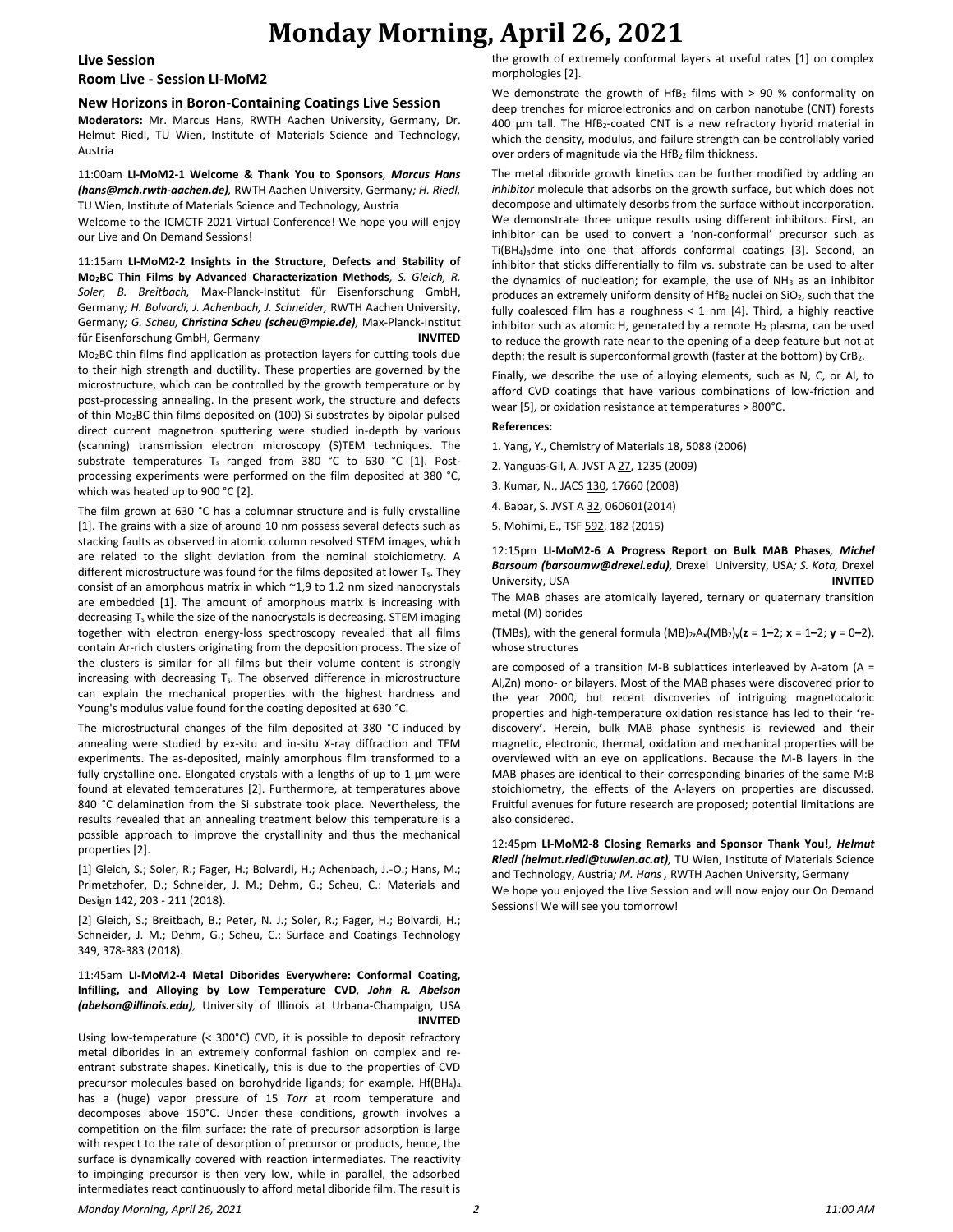# **Tuesday Morning, April 27, 2021**

#### **Live Session**

**Room Live - Session LI-TuM1**

# **Surface Engineering - Applied Research and Industrial Applications Live Session**

**Moderators:** Dr. Satish Dixit, Plasma Technology Inc., USA, Dr. Christoph Schiffers, CemeCon AG, Germany

10:00am **LI-TuM1-1 Award Chair's Welcome Address, Introductions, & Thank You to Sponsors***, Ivan G. Petrov (petrov@illinois.edu),* University of Illinois at Urbana-Champaign, USA

We hope you will enjoy the presentations from our three student award finalists and our invited speakers!

10:15am **LI-TuM1-2 Student Award Finalist Talk: Enhanced Hightemperature Oxidation Resistance of Hard TiB2-rich Ti1-xAlxB<sup>y</sup> Thin Films***, Babak Bakhit (babak.bakhit@liu.se)***<sup>1</sup>** *,* Linköping University, Sweden*; I. Petrov, J. Greene,* University of Illinois, USA, Linköping University, Sweden, USA*; L. Hultman, J. Rosen, G. Greczynski,* Linköping University, Sweden

Ultra-high-temperature refractory transition-metal (TM) diborides are considered as promising candidates for extreme environments. However, they typically exhibit insufficient high oxidation resistance required for harsh environmental conditions. Here, we study the effect of Al addition on the high-temperature oxidation resistance of TiB<sub>2</sub>-rich Ti<sub>0.68</sub>Al<sub>0.32</sub>B<sub>1.35</sub> thin films. The films, grown by hybrid high-power impulse and dc magnetron cosputtering (Al-HiPIMS/TiB<sub>2</sub>-DCMS) in pure Ar atmosphere at ~475 °C, exhibit hexagonal columnar nanostructure. While the column boundaries of TiB<sub>2.4</sub> layers grown by DCMS are B-rich, the  $Ti_{0.68}A_{0.32}B_{1.35}$  alloys consist of Ti-rich columns surrounded by an Al-rich  $Ti_{1-x}Al_xB_y$  tissue phase which is highly B deficient. The observed transition in the nanostructure is attributed to the lower formation enthalpy of  $AlB<sub>2</sub>$  than TiB<sub>2</sub> together with enhanced atomic mobility caused by intense Al<sup>+</sup> ion bombardment during HiPIMS pulses. TiB<sub>2.4</sub> films readily oxidize at temperatures above ~300 °C, as evidenced by X-ray photoelectron spectroscopy, with oxidation products consisting of a tetragonal rutile-TiO<sub>2</sub> structure filled with an amorphous  $BO_x$ phase. Air-annealing at 700 °C for 1 h results in the formation of a thick double-layer oxide scale on TiB<sub>2.4</sub>, ~510 nm, where the outer layer is composed of sub-micrometer crystallites and the inner layer has a porous and V-shape columnar structure. Compared to TiB<sub>2.4</sub>, Ti<sub>0.68</sub>Al<sub>0.32</sub>B<sub>1.35</sub> alloys show significantly higher oxidation resistance. While air-annealing at 800 °C for 0.5 h results in the formation of an  $\sim$ 1900-nm oxide scale on TiB<sub>2.4</sub>, the thickness of the scale formed on the Ti<sub>0.68</sub>Al<sub>0.32</sub>B<sub>1.35</sub> alloys is ~470 nm. The enhanced oxidation resistance is attributed to the formation of a dense, protective Al-containing oxide scale which considerably decreases the oxygen diffusion rate by suppressing the oxide-crystallites coarsening.

#### 10:30am **LI-TuM1-3 Student Award Finalist Talk: The Magneto-Plasmonic Properties of Ag-Co Composite Nanostructures***, Hoang Luong (hoanglm@uga.edu)***<sup>2</sup>** *, T. Nguyen, Y. Zhao,* University of Georgia, USA

Multifunctional materials and structures with both plasmonic and magnetic properties have been receiving substantial attentions. In this work, we investigated magneto-plasmonic properties of well-identified plasmonic nano-lattices based on Ag-Co composite materials. By combining shadowing nanosphere lithography and electron beam co-deposition, composite nanotriangle and nanohole arrays with different composition ratio of Ag and Co were fabricated. The composition-dependent optical transmission, polar magneto-optics Kerr effect, Faraday rotation (FR), and Faraday ellipticity of these structures in the visible to near infrared wavelength region were studied. Finite-difference time domain calculations were performed to confirm the experimental results and to give an insight on the relationship between magneto-plasmonic properties of nanostructures and their compositions. In particular, the Ag-Co composite nanohole array showed several FR peaks at the plasmonic-related wavelength positions, *i.e.*, where the Bloch wave condition and Wood – Rayleigh anomaly condition are satisfied. With the Co content of 30%, the composite nanohole array exhibited a significant enhancement of plasmonic - magneto-optics behavior compared to that of Ti-Co composite nanohole array. On the other hand, the enhanced magneto-optic effect of the Ag-Co composite nanotriangle array was observed to be coincident with the localized surface plasmon resonance (LSPR), *i.e.*, the maximum FR effect occurred at the LSPR wavelength, which is due to high local E-field. Thus, the magneto-optics response of these magneto-plasmonic systems behave differently, depending on the nature of the plasmon resonance that the system supports (*i.e.* propagating surface plasmon wave in the nanohole array or localized surface plasmon wave in the nanotriangle array), and by adjusting the Co content, their magneto-plasmonic performances can be maximized. Such a magneto-plasmonic composite provides a new way on the design and application of magneto-plasmonic materials and devices.

10:45am **LI-TuM1-4 Student Award Finalist Talk: Nanoscale Stress and Microstructure Distributions across Scratch Track Cross-Sections in a Brittle-Ductile CrN-Cr Bilayer Film on Steel Revealed by X-ray Nanodiffraction***, Michael Meindlhumer (Michael.Meindlhumer@oeaw.ac.at)***<sup>3</sup>** *,* Montanuniversität Leoben, Austria*; J. Todt, J. Zalesak,* Austrian Academy of Sciences, Austria*; M. Rosenthal,*  ESRF, Grenoble, France*; H. Hruby,* eifeler-Vacotec GmbH, Germany*; C. Mitterer, R. Daniel, J. Keckes,* Montanuniversität Leoben, Austria

Nanocrystalline hard films benefit from a combination of extraordinary multifunctional properties, such as high hardness, elastic modulus, thermal stability and wear resistance. Although scratch tests are routinely used to obtain qualitative data on adhesion and abrasion of thin films, it is not trivial to correlate the scratch-test-response of the films with their composition, microstructure and residual stress state. In order to relate the microstructure and residual stress state to elastic-plastic deformation of a CrN/Cr film induced during a scratch test, cross-sectional X-ray nanodiffraction (CSnanoXRD) in transmission geometry and a beam size of 50 nm was applied. The experiment focused on the characterization of a brittle/ductile CrN/Cr bilayer thin film consisting of 1.2 and 2 µm thick CrN and Cr layers, respectively, deposited on a high-speed-steel substrate and loaded at 200 and 400 mN by a diamond sphero-conical indenter with a radius of 5 µm. In order to assess the microstructure variations and stress distributions in the deformed volume, cross-sections of the scratch traces were extracted and subsequently ex-situ probed by CSnanoXRD at the ID13 beamline of the European Synchrotron Radiation Facility in Grenoble, France. Crack patterns in individual layers were characterized by smallangle X-ray scanning microscopy and revealed crack formation in the CrN layer predominantly at the load of 400 mN, which corresponds to the complementary scanning and transmission electron microscopy data. The results further revealed a gradual increase of the compressive stress from ~-3 to -4 GPa from the interface towards the surface of the CrN toplayer and a rather constant stress state of ~-1 GPa within the Cr sublayer in the as-deposited state. On the contrary, complex variations of in-plane stress in the deformed volume were observed in the CrN toplayer reaching magnitudes up to -6 GPa in the near CrN/Cr interface region. The film volume next to the groove of the residual imprint close to the film surface was almost stress free, indicating full stress relaxation of the deformed zone. Within the Cr sublayer, tensile in-plane stress of ~0.5 GPa near the CrN/Cr interface and compressive stress of ~-1.5 GPa near the film/substrate interface were detected. Further insights into the deformation behaviour of the bilayer system during scratching were gained by correlating the experimental results with a finite-element model. In summary, the experiments revealed that the ductile Cr sublayer served as a stabilizing component for the CrN/Cr bilayer structure upon mechanical loading, effectively suppressing catastrophic failure of the otherwise brittle CrN.

11:15am **LI-TuM1-6 Silicon in Cutting Tools***, Albir Layyous (alayyous@netvision.net.il),* Layyous Consulting, Israel*; L. Qiu,* Central South University, China **INVITED** Silicon have been used widely in cutting tools, started as Silicon Nitride base, followed by SiC whiskers reinforcement of Al<sub>2</sub>O<sub>3</sub>, Silicon alloying of PVD and CVD coatings, has been proved to enhance the machining performance of TiAlN base coatings, furthermore Silicon Carbide thin layers were coated successfully as wear resistance or interlayer for diamond coating. Recently CVD TiSiN and TiSiCN coatings were prepared and investigated successfully in a commercial CVD hot-wall reactor, where hardness and oxidation resistance were increased. Importance of silicon usage in cutting tools was reviewed.

**Key Words:** Cutting Tool, Silicon Alloying, Physical Vapor Deposition, Chemical Vapor Deposition

<sup>3</sup> **Student Award Nominee**

<sup>1</sup> **Student Award Nominee**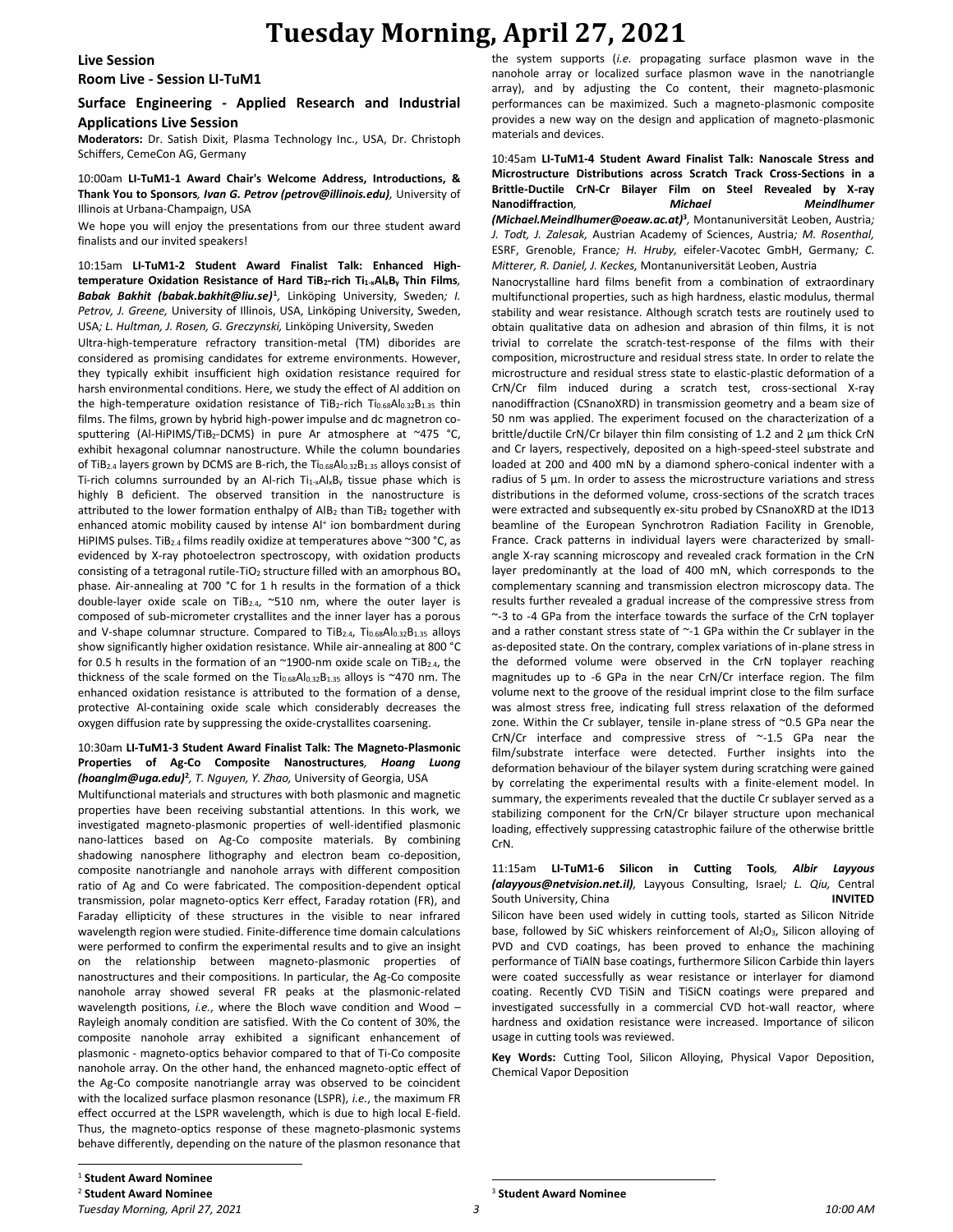# **Tuesday Morning, April 27, 2021**

11:45am **LI-TuM1-8 Stabilization of FCVAS Based Hybrid System for Deposition of Thick Tetrahedral Amorphous Carbon Films and its Applications***, Jongkuk Kim (kjongk@kims.re.kr), Y. Jang,* Korea Institute of Materials Science (KIMS), Korea, Republic of Korea*; D. Kim, Y. Kang,* Korea Institute of Materials Science (KIMS), Korea*; J. Kim,* Korea Institute of Materials Science (KIMS), Korea, Republic of Korea **INVITED** Diamond-like carbon (DLC) is used in various industrial applications such as automobile, mechanical machinery and optical lens, etc. due to their excellent physical, chemical and mechanical properties. In the case of automobile application, the coated films are required to have high thermal stability to prevent the film delamination during actual operating conditions.

However, many kinds of hard coatings (a-C, a-C:H) were very unstable under high temperature. During the operation, coated surface undergoes high mechanical, thermal and chemical stresses. Therefore, the surface quality degrades very quickly to an unacceptable level.

It is known that tetrahedral amorphous carbon (ta-C) is a hydrogen-free carbon coating with 70  $\sim$  80 % of sp3 phase, which results in smooth surface, good thermal resistance and wear resistance.

In particular, despite the high thermal stability and hardness, ta-C film deposited by vacuum arc method was difficult to be thickened due to high internal stress. Furthermore, it is hard to make thick coated layer as a carbon cathode became unstable when the coating process proceeds long time.

Our Research Group tried to improve the stability of the carbon cathodes for long-time coating process by controlling electric and magnetic fields. We have optimized the discharge stability so that the carbon arc target can be used stably at a discharge current of 160A for up to 24 hours.

The designed hybrid coating system consists of 1) Anode layer ion source (LIS) for the etching process, 2) Unbalanced magnetron sputter (UBM) for the deposition of interlayer, and 3) Filtered cathodic vacuum arc (FCVA) source for the deposition of ta-C film.

To adopt the designed hybrid coating process, the system was established with a single LIS, double UBMs, and eight FCVA with the maximum working area of 900 mm in diameter and 500 mm in height. For 5 μm coating of ta-C, the system can be operated for longer than 20 hours stably.

For the further application, we applied ta-C coating films on non-ferrous cutting tools (0.3  $\sim$  2 μm), piston rings (5  $\sim$  7 μm) of automotive engine parts, and semiconductor inspection probes with conductive ta-C (0.2 μm).

# 12:15pm **LI-TuM1-10 Low Interfacial Toughness Materials for Effective Large-scale Deicing***, Kevin Golovin (kevin.golovin@ubc.ca),* University of Britsh Columbia, Canada **INVITED**

Reducing the interfacial adhesion between ice and a surface could be beneficial to a wide range of commercial activities. Since the 1940s, the adhesion between ice and a surface has been defined by the force, *F*, required to de-bond an area of adhered ice, *A*, typically in shear. The shear ice adhesion strength is then defined as *τ*ice = *F*/*A*, and an increasing body of literature is available delineating the various strategies for minimizing *τ*ice. In the first part of my talk, I will briefly discuss our efforts aimed at minimizing *τ*ice, via mechanismssuch as superhydrophobicity, interfacial cavitation, and engendering slip at the ice interface. In the second part of my part I will discuss why this definition of *τ*ice contains an intractable scalability limit often ignored within the ice adhesion community – large areas of accreted ice will require extremely large forces to remove the ice. I then discuss our recent work understanding materials that circumvent this issue. Such materials, which exhibit Low Interfacial Toughness (LIT), offer the unique property that the force necessary to remove adhered ice becomes independent of the interfacial area – the force needed to remove a few square centimeters is the same as the force needed to remove a few square meters. We design LIT materials using a cohesive zone analysis of the ice-substrate interface mechanics. LIT materials are categorically dissimilar to traditional ice-phobic systems. For example, LIT materials become more effective with decreasing thickness and increasing shear modulus (the opposite is true for ice-phobic materials). These physical parameters make LIT systems particularly attractive for aerospace applications, which durability (requiring high modulus) and added weight (requiring low thickness) are major constraints.

12:45pm **LI-TuM1-12 Closing Remarks & Sponsor Thank You's!***, Satish Dixit (dixsat@gmail.com),* Plasma Technology, Inc., USA*; C. Schiffers,*  CemeCon AG, Germany

Thank you for attending the session. Join us for the Post-Session Discussion from 1:00 - 2:30 pm EDT and be sure to return for tomorrow's Live Sessions at 10:00 am EDT.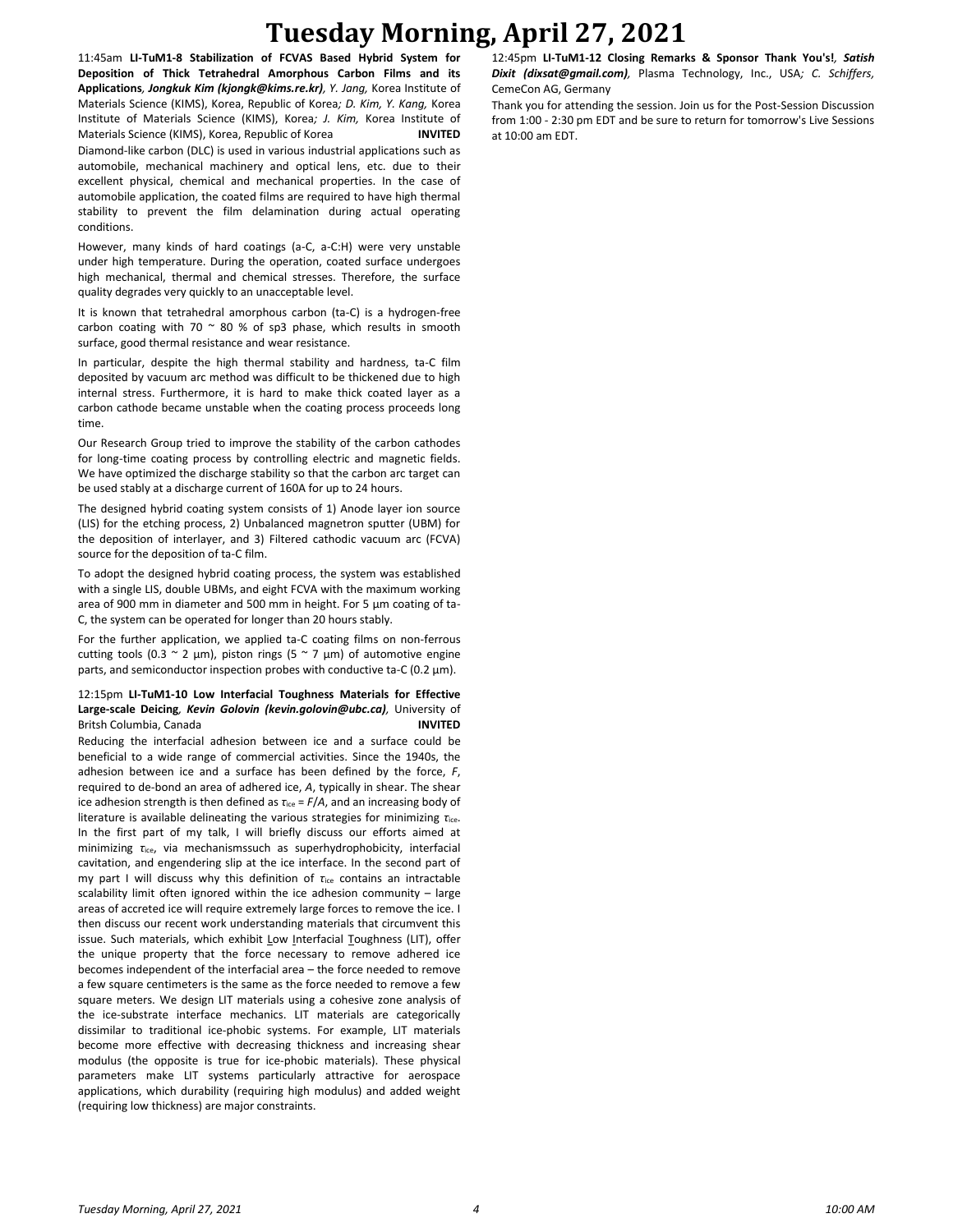# **Tuesday Morning, April 27, 2021**

#### **Live Session**

**Room Live - Session LI-TuM2**

# **Tribology and Mechanical Behavior of Coatings and Engineered Surfaces Live Session**

**Moderators:** Dr. Michael Chandross, Sandia National Laboratories, USA, Dr. Giovanni Ramirez, Oxford Instruments , USA

### 11:00am **LI-TuM2-1 Welcome, Announcements, & Thank You to Sponsors***, Giovanni Ramirez (Giovanni.Ramirez@outlook.com),* Oxford Instruments , USA

Welcome to the ICMCTF 2021 Virtual Conference! We hope you will enjoy our Live and On Demand Sessions

#### 11:15am **LI-TuM2-2 PVD Coatings Interaction with the Environment and Influence of Substrate on Coating Performance***, Bojan Podgornik (bojan.podgornik@imt.si),* Institute of Metals and Technologies, Slovenia **INVITED**

In the past, the development of tools, engines and transmissions would have been impossible without improved steel performance, advanced lubricant additive chemistry and proper lubricant formulation. In order to meet demanding durability and performance requirements forming, engine and transmission oils contain a wide range of additives. Especially antiwear and extreme-pressure additives are crucial in minimizing friction and wear and protecting contact surfaces under severe contact conditions. The mechanism by which AW and EP additives reduce friction and wear of metallic surfaces under boundary lubrication is well known and described in detail. It is due to formation of tribofilms, activated by tribochemical reactions between additive molecules and metallic surface.

By improving tribological properties hard coatings provide great opportunity for further improving performance, durability and efficiency of forming tools and components, which can no longer be achieved only by steel and lubricant design. However, although DLC and CrN coatings show low friction and wear under dry sliding conditions the majority of automotive components and forming tools will remain lubricated, at least for the near future. Therefore, for successful application of coated components aimed for further performance enhancement in forming and automotive industry (lower friction and energy consumption, higher load bearing capacity,...) coatings will have to perform adequately also under oil-lubricated conditions. Investigations so far indicate that in certain cases even coated surfaces may show improved tribological properties when lubricated by additivated oil. However, the mechanism responsible is not yet fully understood, especially when it comes to the influence of additive type, contact conditions and environment in general. Another important parameter when considering coated components is the substrate. Without proper support even the most superior coatings will fail.

With the aim to add some further understanding to this important area and to be able to fulfil future requirements in automotive and forming industry, the talk will focus on the influence of substrate preparation on the tribological performance of PVD coatings as well as on the reactions between lubricants and typical PVD coatings. Results from investigations on common coatings found in forming and automotive applications will be presented. Furthermore the influence of substrate properties including roughness, hardness and toughness, additive type, additive concentration and contact conditions, including load, sliding speed and temperature on the tribological behaviour of PVD coatings will be discussed.

# 11:45am **LI-TuM2-4 Insights into Indentation-Induced Cracking via 3D-FIB Tomography and HR-EBSD***, Bo-Shiuan Li (spring46515@gmail.com),*  University of Oxford, UK **INVITED**

Indentation-induced cracking has been a topic of interest to the coating community since the late 70s, as it provides a convenient measure for evaluating fracture properties of the coated layer. The fracture toughness (Kc) calculation based on indentation-induced cracking simply relies on three parameters: fracture load, crack length, and an empirical coefficient which depends on the indenter geometry. Due to the complicated stress state around the indent and subsurface crack geometry, it is difficult to perform conventional stress analysis for obtaining the stress-intensity factor (SIF) used in fracture mechanical analysis. Alternatively, a predefined crack geometry (often half-penny or Palmqvist shape) is assumed to simplify the stress analysis. For ideally brittle material, the method generally shows good agreement with macroscopic values, but will starts to deviate when plasticity is significant.

In this work, nanoindentation up to 700 °C was performed on the monolithic 6H-SiC, a promising ceramic for high-temperature structural applications. High-resolution electron backscatter diffraction (HR-EBSD) and 3D-FIB tomography were used to examine the stress state and crack geometry around the nanoindent. Results from both analysis will provide physical validation of the indentation-based fracture toughness model, and gain insights into the brittle-to-ductile (BDT) transition at elevated temperatures.

#### 12:15pm **LI-TuM2-6 Photon Beam and Plasma Cloud – Programmable Surfaces***, Anna Buling (buling@ceranod.de), J. Zerrer,* ELB Eloxalwerk Ludwigsburg GmbH, Germany **INVITED**

How to face the incessantly growing demands on sustainability, efficiently and endurance, which are made on components in automotive, aerospace and machinery applications? We are sure that intelligent lightweight, which enables the multi-material mix, accompanied by the right solutions for the surfaces is the answer.

Since the application of lightweight metals leads to a fuel consumption reduction and, thus, an environmental shielding, it is necessary to unveil the whole potential of e.g. Al and Mg alloys in high-loaded applications. In this talk we will focus on innovative surface technologies, which can be adopted to different application cases to fulfill ambitious demands. With adaptable process parameters the plasma electrolytical oxidation (PEO), which is known to give hard and dense coatings on lightweight metals, could be optimized to form homogeneous nanocrystalline surfaces on Al casting alloys with high Si content. This Ultraceramic® process results in a very wear-resistant protection, unfolding the whole potential of the casting component in action with novel low-viscosity oil, which is developed for innovative engine applications, leading to low friction and also low wear. Special improvement was achieved by structuring the PEO surfaces using the direct laser interference patterning (DLIP) method. Here, the advanced micro structuring technique leads to a further reduction of friction and wear, especially on the counter body side.

A further approach to meet increasing requirements is function integration, which enablesthe application of different functions on one component. Here, a data mining process was utilized to develop an additive laser-based coating process, whereas poly-ether-ether-ketone (PEEK) can be selectively applied on lightweight metals. The employment of different nano and microscale dopants in the PEEK dispersion, their interaction within the laser process and the resulting tribological and anticorrosion performance were studied. Based on tribological findings of the single-layer coatings – collected and evaluated by data mining - a multi-layer system was preprogrammed, which provided 3 orders of magnitude increased lifetime, 10 times lower wear of the coating and the counter body part and a stable and reduced friction by solid lubrication.

Special knowledge of the nanoscale phenomena of plasma, dopants and laser processes in combination with extensive analysis of the resulting surface properties utilizing tribological measurements, nanoindentation and SEM characterization give us the possibility to find right position of the "screws" to tune the surface properties in such a way to improve their macroscopic sliding and wear behavior in orders of magnitude.

#### 12:45pm **LI-TuM2-8 Closing Remarks & Thank You's***, Michael Chandross (mechand@sandia.gov),* Sandia National Laboratories, USA

Thank you for attending the Session. Please join us for our Post-Session discussion and Q & A opportunities with our invited speakers.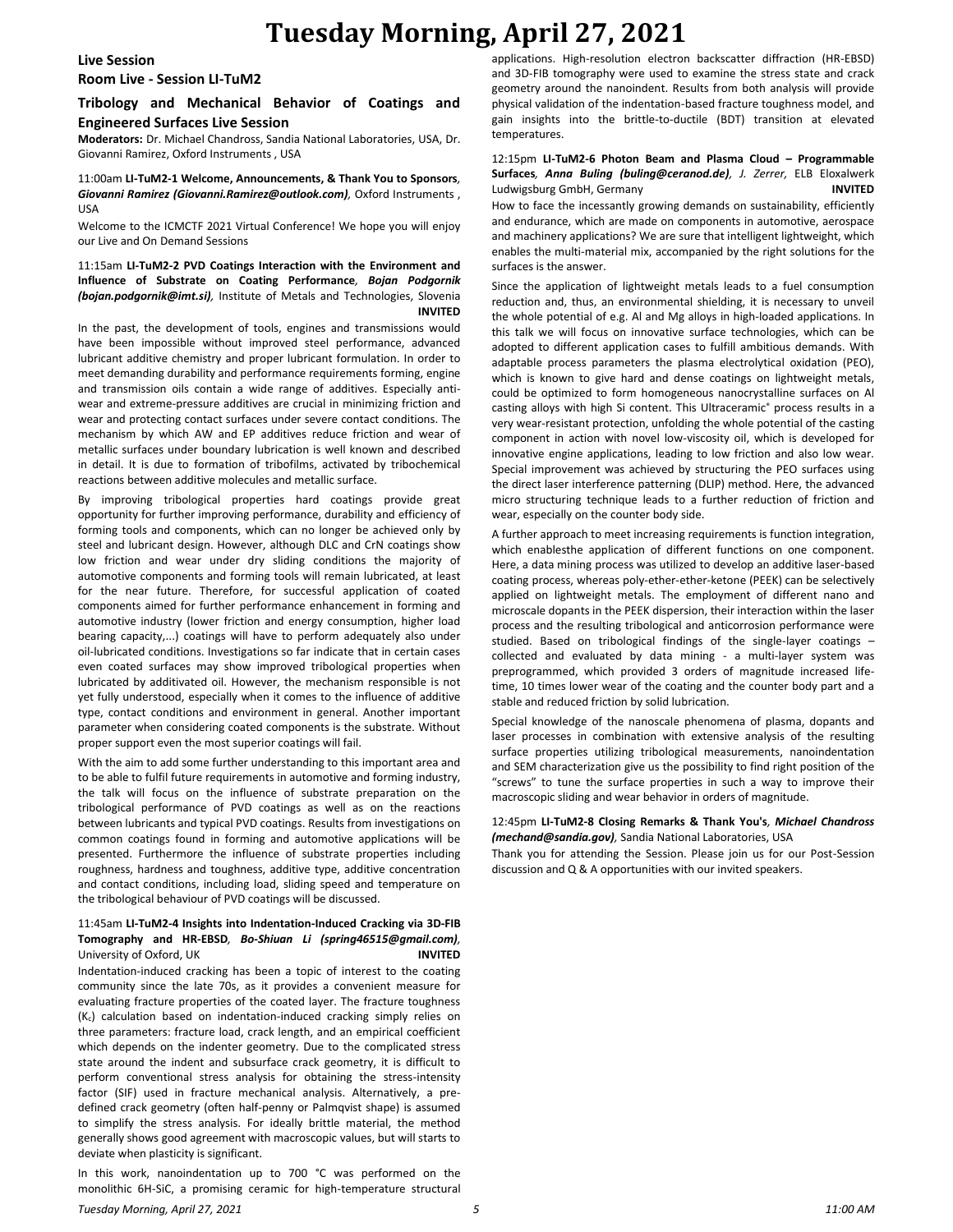# **Wednesday Morning, April 28, 2021**

### **Live Session**

**Room Live - Session LI-WeM1**

# **In-Silico Design of Novel Materials by Quantum Mechanics and Classical Methods Live Session**

**Moderators:** Dr. David Holec, Montanuniversität Leoben, Austria, Dr. Davide G. Sangiovanni, Linköping University, Sweden

10:00am **LI-WeM1-1 Program Chair's Welcome and Introduction of our Special Interest Talk***, Gregorz (Greg) Greczynski (grzegorz.greczynski@liu.se),* Linköping University, Sweden

Welcome to the ICMCTF 2021 Virtual Conference. We hope you will enjoy our Live Session and join us for the post-session discussion and additional Q&A opportunities following the Live Session.

# 10:15am **LI-WeM1-2 Special Interest Talk: Materials Discoveries at Extreme Conditions: A Path Towards New Advanced Materials***, Igor Abrikosov (igor.abrikosov@liu.se),* Linköping Univ., IFM, Theoretical Physics Div., Sweden **INVITED**

More than 100 years ago Gibbs [1] formulated his theory that still serves as a foundation for understanding of materials stability. Predictive power of the theory is well established for materials in the equilibrium state, the state with the lowest energy called the ground state. However, deep insights into mechanisms leading to the formation of metastable phases with energies above the ground state energy are missing, despite their wide appearance in nature and the broad use in technology. The luck of a consistent theory in this field limits our ability to discover and design novel materials.

In this talk we demonstrate that broadly varying external parameters, pressure, temperature and composition, as well as combining theoretical simulations with experiment, one discovers new materials with properties attractive for applications. Moreover, the studies of the behavior of matter at extreme conditions challenge the accepted concepts within materials science. In particular, the crystal structures two newly discovered highpressure silica phases, coesite-IV and coesite-V contain SiO<sub>6</sub> octahedra, which, at odds with 3<sup>rd</sup> Pauling's rule, are connected through common faces [2]. We further illustrate intriguing features of recently discovered transition metal nitrides [3]. Finally, we report the synthesis of metallic, ultraincompressible and very hard rhenium nitride pernitride  $Re<sub>2</sub>(N<sub>2</sub>)(N)<sub>2</sub>$ . Unlike known transition metals pernitrides, it contains both pernitride (N<sub>2</sub>)<sup>4-</sup> and discrete N<sup>3-</sup> anions, which explains its exceptional properties. Importantly,  $Re_2(N_2)(N)_2$ , which was discovered via a reaction between rhenium and nitrogen in a diamond anvil cell at pressures from 40 to 90 GPa has been recovered at ambient conditions, and a route to scale up its synthesis has been developed. Thus, the fundamental understanding of the physical principles behind the formation of the metastable structures generated in our studies is essential for the accelerated knowledge-based design of novel materials.

[1] J. W. Gibbs, *On the equilibrium of heterogeneous substances*, Am. J. Sci. **96**, 441 (1878).

[2] E. Bykova, *et al.,* Nature Commun. **9**, 4789 (2018).

[3] M. Bykov, *et al.,* Angew. Chem. Int. Ed. 57, 1 (2018); M. Bykov, *et al.,*  Nature Commun. 9, 2756 (2018).

[4] M. Bykov, *et al.,* Nature Commun. **10**, 2994 (2019).

### 11:15am **LI-WeM1-6 Are Protective Coatings Predictable?***, Jochen Michael Schneider (schneider@mch.rwth-aachen.de)***<sup>1</sup>** *,* RWTH Aachen University, Germany **INVITED**

Designing the next generation of protective coating materials without utilizing trial and error-based methodologies requires truly predictive computational approaches. Important design criteria for crystalline and amorphous protective coating materials are the mechanical behavior as well as thermal and chemical stability. In this talk an effort is made to describe the good, the bad and the ugly of our predictive capabilities: Which predictions have been validated experimentally, and which experimental data cannot be described theoretically. Implications for future design efforts will be discussed.

11:45am **LI-WeM1-8 Controlling Phase and Microstructure of Ti-Cr-Al-N System Deposited by Arc Ion Plating***, Kenji Yamamoto (Yamamoto.kenji1@kobelco.com),* Kobe Steel Ltd., Japan **INVITED** Since the discovery of metastable cubic TiAlN [1], which had superior mechanical and chemical property compared to TiN[2,3], experimental effort in searching of composition for improved property has been continued mainly in compositional frame of Ti, Cr and Al such as AlCrN [4-6] and TiCrAlN [7]. Currently, it is well known that each coating system undergoes phase transition from cubic B1 to hexagonal B4 structure once Al composition exceeds certain value depending on the system. Experimental determination of phase boundary between B1 and hexagonal B4 have been reported for each system, TiAlN by Ikeda et al. [8], CrAlN by Sugishima et al. [9] and TiCrAlN by Yamamoto et al [7].

On the theoretical side, Makino predicted, by using band parameter method [10], maximum solubility of AlN into cubic lattice of transition metal nitride while maintaining B1 cubic structure. According to the calculation of Makino, maximum solubility of AlN into cubic TiN and CrN lattice is 65.3at% and 77.2 at% which shows good agreement with above mentioned experimental results.

Phase transition from B1 to B4 dose not only means change in crystal structure, but means change in critical property such as hardness and oxidation resistance. In this presentation, mainly experimental perspective of importance of controlling the phase and micro-structure of multi element nitride systems of TiAlN, CrAlN and TiCrAlN for cutting tool application will be presented.

references

[1] G. Beensh-Marchwicka, L. Kròl-Stępniewska, W. Posadowski, Thin Solid Films, 82(1981)313

[2] O. Knotek, W. Bosch, T. Leyendecker, Proceedings of 8<sup>th</sup> international conference on Vacuum Metallurgy, Linz Austria (1985)

[3] W. D. Münz, J. Vac. Sci. Technol. A 4 (1986) 2717

[4] S. Hofmann, H.A. Jehn, M.Atzor, O. Knotek, International conference on metallurgical coating and thin films, (1989)

[5] O. Knotek, F. Löffler, H. J-. Scholl, Surf. Coat. Technol. 45(1991) 53

[6] A. E. Reiter. V. H. Derflinger, B. Hanselmann, T. Bachmann, B. Sartory, Surf. Coat. Technol. 200 (2005) 2114

[7] K. Yamamoto, T. Sato, K. Takahara, K. Hanaguri, Surf. Coat. Technol., 174–175 (2003) 620.

[8] T. Ikeda, H. Sato, The 5<sup>th</sup> international symposium on the Japan Welding Society, (1990) 363

[9] A. Sugishima. H. Kajioka, Y. Makino, Surf. Coat. Technol., 97 (1997) 590.

[10] Y. Makino, Y. Setsuhara, 9<sup>th</sup> international conference on ion beam modification of materials (1995) 736

12:15pm **LI-WeM1-10 Theoretical Insights into Transition Metal Nitrides for Thermoelectric and Piezoelectric Applications***, Björn Alling (bjorn.alling@liu.se),* Linköping Univ., IFM, Theoretical Physics Div., Sweden **INVITED**

Multicomponent thin films based on transition metal nitrides is a candidate class of materials for thermoelectric applications. In particular, ScN and CrN, being rock-salt structured semiconductors with small bandgaps, have been studied and found to have high power factors and Seebeck coeficients. [1]

In this work I precent our recent theoretical results based on first-principles calculations that are able to explains the anomalous and low thermal conductivity of CrN, which is another crucial parameter for a thermoelectric materials. We have found that there is a non-adiabatic dynamical coupling of disordered magnetic Cr moments in the paramagnetic state with the lattice vibrations that reduces the life time of heat carrying phonons. [2] For ScN, that has a high thermal conductivity, we have studied theoretically which alloying strategies that could reduce it while still keeping suitable electrical properties. Finally, I present the result of our investigations of novel ternary nitrides based on  $TM_{0.5}AE_{0.5}N$  (TM=Ti, Zr,Hf; AE=Mg,Ca,Zn) that can combine suitable electrical properties with alloy-scattering of phonons that reduces thermal conductivity.[3] The analogy to our investigations into chemically similar, but structurally different wurtzite nitrides for piezoelectric applications is discussed. [4]

[1] P. Eklund, S. Kerdsongpanya, and B. Alling, J. Mater. Chem. C, **4**, 3905 (2016)

[2] I. Stockem et al. Phys. Rev. Lett. **121**, 125902 (2018)

[3] M. A. Gharavi, et al. J Mater Sci **53**, 4294 (2018)

[4] C. Tholander et al. J. Appl. Phys., **120**, 225102 (2016)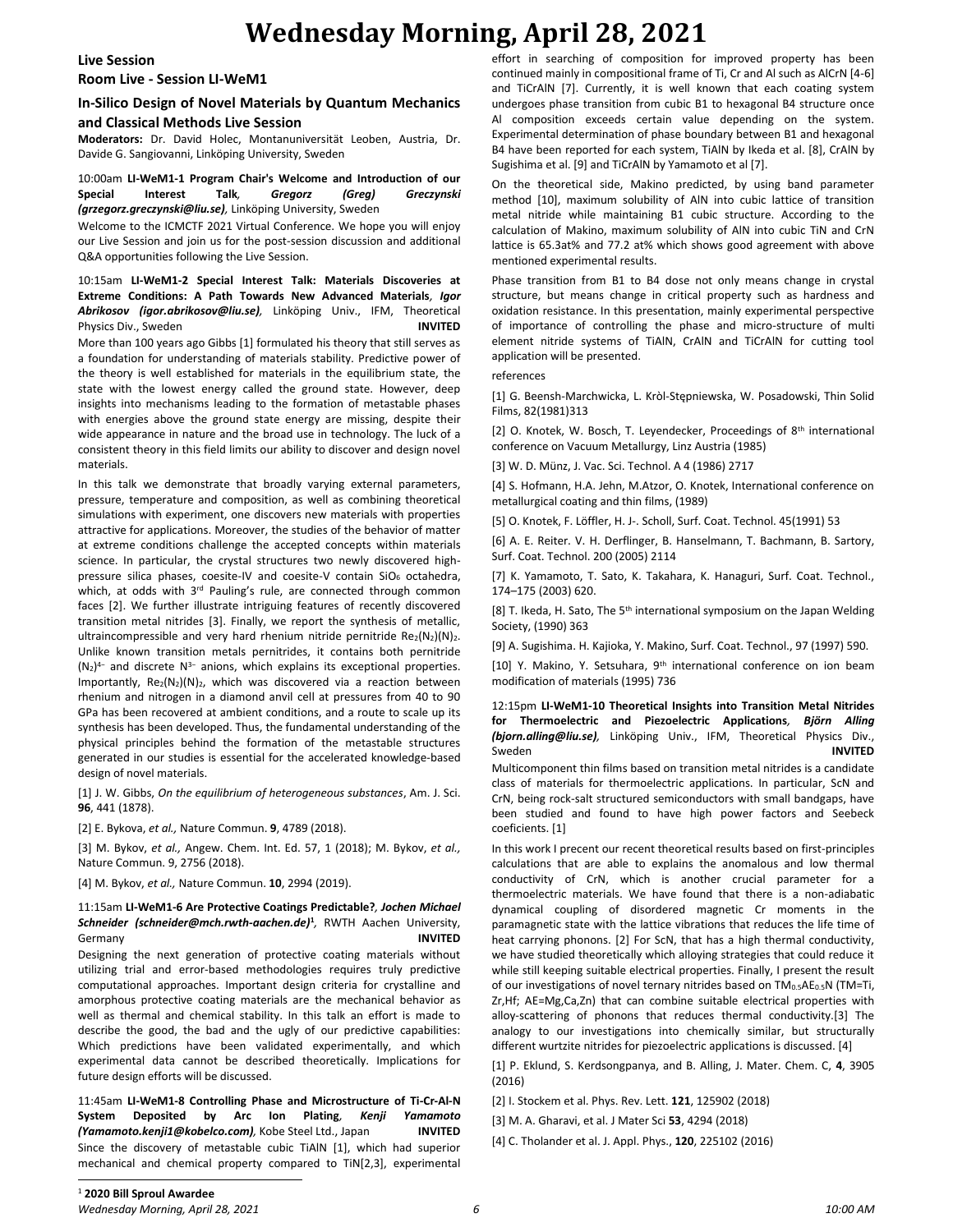# **Wednesday Morning, April 28, 2021**

12:45pm **LI-WeM1-12 Closing Remarks & Thank You's***, Davide Sangiovanni (davide.sangiovanni@liu.se),* Ruhr University Bochum, Germany

We hope you enjoy the Live Session. Please join us for the post-session discussion and enjoy our On Demand Sessions. We hope to see you tomorrow!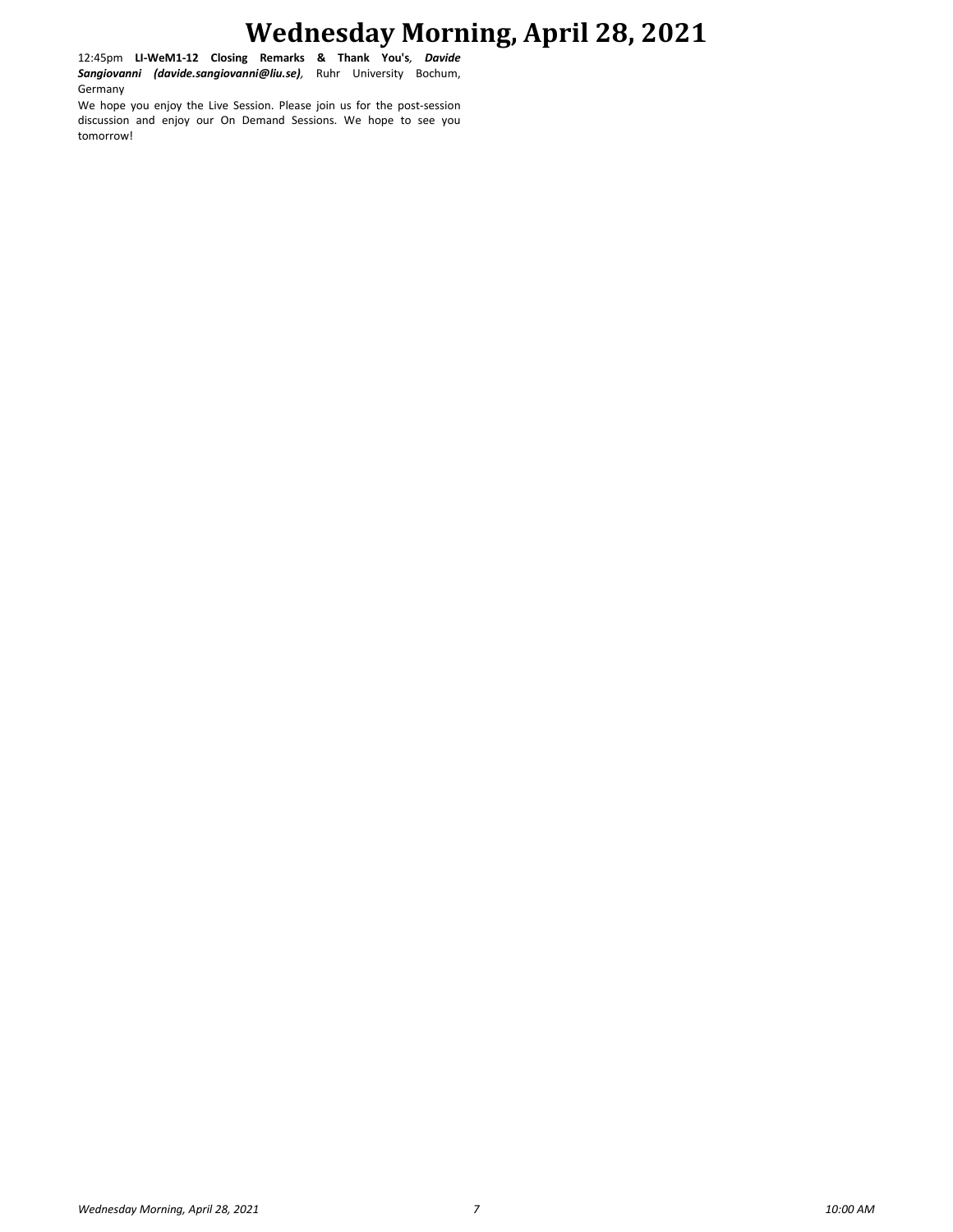# **Wednesday Morning, April 28, 2021**

#### **Live Session**

# **Room Live - Session LI-WeM2**

#### **Advanced Characterization Techniques Live Session**

**Moderators:** Prof. Dr. Diederik Depla, Ghent University, Belgium, Dr. Prabhakar Mohan, Solar Turbines, USA

11:00am **LI-WeM2-1 Welcome, Announcements & Sponsor Thank You's***, Prabhakar Mohan (Mohan\_Prabhakar@solarturbines.com),* Solar Turbines, Inc. , USA

Welcome to the ICMCTF 2021 Virtual Conference! We hope you will enjoy our Live and On Demand Sessions

11:15am **LI-WeM2-2 Influence of the Microstructural Evolution of YSZ TBCs on their Thermal Insulation Potential***, Germain Boissonnet (germain.boissonnet@univ-lr.fr), G. Bonnet, F. Pedraza,* Université de La Rochelle, France **INVITED Keywords** Thermal Barrier Coatings (TBCs), Thermal Diffusivity, CMAS,

Oxidation

**Abstract.** In aeronautical gas turbine engines, the metallic materials employed in the hottest sections are subject to very harsh chemical environments at high pressures and temperatures. Thermal barrier coating (TBC) systems (ceramic yttria-stabilized zirconia (YSZ) / MCrAl or NiPtAl bond coatings / inner cooling system) are employed to lower the temperature at the surface of the components, which ensures an adequate thermomechanical behaviour and reduces the oxidation/corrosion rates. However, the increase of the turbine inlet temperature for enhanced engine performance brings about new degradation phenomena (e.g. CMAS) and loss of efficiency of the TBCs [1-4]. Therefore, understanding the evolution of the insulation ability of TBCs in such harsh environments is key from both the scientific and technological perspectives to estimate the lifetime of these coatings, hence that of the engines.

Based on current plasma-sprayed (PS) and electron-beam physical vapour deposited (EB-PVD) YSZ coatings, this work seeks to provide a better comprehension on the relationships between the intrinsic properties of the current TBCs and their thermal insulation capacity as a basis for the development of future coatings. Thermal ageing, in the presence or absence of CMAS, was performed on both type of coatings and showed that the sintering of the YSZ, the evolution of crystal phases, the reactions between YSZ and CMAS and the growth of thermal oxides alter the thermal diffusivity to different extents.

#### **References**

1. D.R. Clarke, M. Oechsner, N.P. Padture, MRS Bull. 37, 2012, pp. 891-898.

2. C.G. Levi, J.W. Hutchinson, M.-H. Vidal Sétif, C.A. Johnson, MRS Bull. 37, 2012, pp. 932-940.

3. G. Boissonnet, G. Bonnet, A. Pasquet, N. Bourhila, F. Pedraza, J. Eur. Ceram. Soc. 39, 2019, pp. 2111-2121.

4. G. Boissonnet, C. Chalk; J. R Nicholls; G. Bonnet; F. Pedraza, accepted in J. Eur. Ceram. Soc.

11:45am **LI-WeM2-4 High-Entropy Ceramic Thin Films; A Case Study of Nitrides, Oxides and Diborides***, Paul Heinz Mayrhofer (paul.mayrhofer@tuwien.ac.at), A. Kirnbauer, R. Hahn,* TU Wien, Institute of Materials Science and Technology, Austria*; P. Polcik,* Plansee Composite Materials GmbH, Germany **INVITED**

High-entropy materials often outperform their lower-entropy relatives in various aspects, such as thermal stability and fracture toughness. While there are extensive research activities in the field of high-entropy alloys, comparably little is performed for high-entropy ceramics. Here we show, that especially with physical vapor deposition the development of singlephased high-entropy ceramics is straight-forward. Or, are we just lucky? On the definition-basis for high entropy alloys, we use the term "high-entropy" for our nitrides, oxides and borides if at least five corresponding binaries constitute them, and the configurational entropy (per formula unit) amounts to at least 1.5R.

All high-entropy ceramic thin films investigated, outperform their commonly-used binary or ternary constituents in thermal stability and thermomechanical properties.

High-entropy nitrides, sputtered from equimolar powder-metallurgicallyprepared targets, are single-phase fcc-structured with a hardness H comparable to those of the constituting binaries and ternaries, but considerably lower indentation moduli E. For example, H = 33 and 31 GPa with E = 450 and 433 GPa for (Hf,Ta,Ti,V,Zr)N and (Al,Ta,Ti,V,Zr)N; while H =

36 GPa with E = 520 GPa for (Ti,Zr)N. But even after vacuum-annealing at 1300 °C, the (Hf,Ta,Ti,V,Zr)N still showed 28 GPa of hardness and no clustering of atoms or indications for decomposition processes (based on atom probe tomography APT and XRD studies). Alloying with ~5 at% Si substantially increased their oxidation and failure resistance.

High-entropy (Al,Cr,Nb,Ta,Ti)-oxides always crystallized in single-phase rutile structure independent on the O<sub>2</sub>-to-Ar flow-rate-ratio used (0.4-4; p = 0.4 Pa) during sputtering a metallic equimolar target. Thereby, simply R decreased from 33 to 20 nm/min, H increased from 22 to 24 GPa and E increased from 380 to 410 GPa. Vacuum annealing at 1200 °C solely led to a change of their nearly random crystal orientation towards a highly 101 texture.

The hardness of our as-deposited high-entropy  $(Hf, Ti, Ta, V, Zr)B<sub>2</sub>$  and (Hf,Ta,V,W,Zr)B<sup>2</sup> diborides (non-reactively sputtered from corresponding targets) is very high with 47 and 46 GPa, combined with E of 550 and 610 GPa. Even after vacuum-annealing at 1300 °C, the still single-phased (Hf,Ta,V,W,Zr)B<sup>2</sup> exhibits 45 GPa hardness and no indications for recovery and decomposition. Contrary, the ternary (Ti,Zr)B<sub>2</sub> already "softened" to 40 GPa upon annealing at 1100 °C.

These results confirm the beneficial effects of high-entropy also for ceramics, especially with respect to the three core-effects, severe lattice distortion, sluggish diffusion, and formation of single-phased crystalline solids.

#### 12:15pm **LI-WeM2-6 Characterization of Defects and their Dynamics using Transmission Scanning Electron Microscopy***, Daniel Gianola (gianola@engr.ucsb.edu),* University of California Santa Barbara, USA **INVITED**

The past several years has witnessed a surging popularity of scanning transmission electron microscopy (STEM) for defect characterization using diffraction contrast imaging. Advantages of these methods over conventional TEM include the suppression of dynamical effects and spurious contrast, as well as the ability to image relatively thick specimens. In parallel, the use of transmission modalities in the scanning electron microscope (SEM) has attracted recent attention.

Here, we link these capabilities by employing an field emission SEM equipped with an annularly-segmented STEM detector for defect characterization – termed transmission SEM (TSEM). Stacking faults and dislocations have been characterized in commercially pure aluminum, strontium titanate, a polycrystalline nickel-base superalloy, several multiprincipal-element alloys, and a single crystal cobalt-base material. Imaging modes that are similar to conventional CTEM bright field (BF) and dark field (DF) and STEM are explored, and some of the differences due to the varying accelerating voltages highlighted. Defect images have been simulated for the TSEM configuration using a scattering matrix formulation, and diffraction contrast in the SEM is discussed in comparison to TEM. Interference effects associated with conventional TEM, such as thickness fringes and bending contours, are significantly reduced in TSEM by using a convergent probe (similar to a STEM imaging modality) enabling individual defects to be imaged clearly even in high dislocation density regions.

We further show that TSEM provides significant advantages for high throughput and dynamic *in situ* characterization. We employ locationspecific *in situ* tensile experiments to study the nature of dislocations dynamics in several structural alloys. By selecting specific crystallographic orientations relative to the tensile axis, we observe the underpinnings of several plasticity mechanisms including shear localization, cross-slip, and dislocation junction formation and evolution. To demonstrate the power of this new method for defect-contrast studies, we further show the ability to deduce reciprocal space mapping, and thereby, Burgers vector determination.

#### 12:45pm **LI-WeM2-8 Closing Remarks and Thank You's***, Diederik Depla (Diederik.Depla@ugent.be),* Ghent University, USA

We hope you enjoyed the Live Session. Please join us for our Post-Session discussion and additional Q&A opportunities. We hope to see you tomorrow!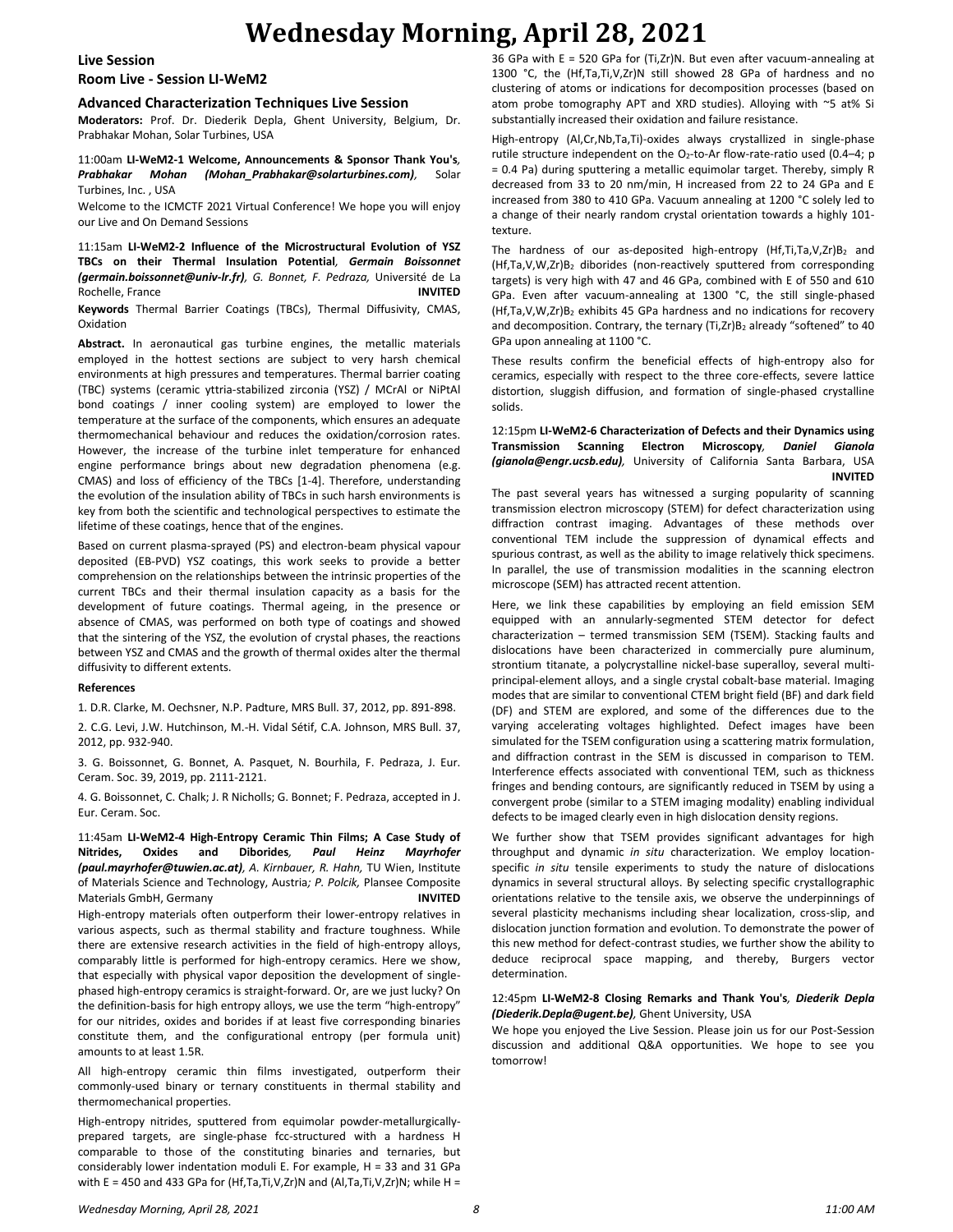# **Thursday Morning, April 29, 2021**

#### **Live Session**

# **Room Live - Session LI-ThM1**

# **Hard Coatings and Vapor Deposition Technologies Live Session**

**Moderators:** Dr. Tiberiu Minea, Université Paris-Sud, France, Dr. Farwah Nahif, eifeler-Vacotec GmbH, Germany

10:00am **LI-ThM1-1 General Chair's Welcome***, Chris Muratore (cmuratore1@udayton.edu),* University of Dayton, USA*; F. Nahif,*  voestalpine eifeler-Vacotec GmbH, Düsseldorf, Germany

Welcome to the ICMCTF 2021 Virtual Conference! We hope you will enjoy the Exhibition Keynote Lecture and our invited talks!

#### 10:15am **LI-ThM1-2 Exhibition Keynote Lecture: Carbon based Coatings in Industrial Scale for Sustainable Surface Solutions***, Jörg Vetter (joerg.vetter@oerlikon.com),* Oerlikon Balzers Coating Germany GmbH, Bergisch Gladbach, Germany **INVITED**

The attractive properties of carbon based hard coatings include high hardness, chemical inertness, tuneable electrical resistivity and optical properties, biocompatibility, excellent tribological behaviour in many engineering applications, show a high potential for use in anti-corrosion and electrochemical applications, and have a potential for sensory applications and for fuel cell applications. The main coatings in use are amorphous carbon coatings consisting of a disordered network of carbon atoms with sp2 and sp3 coordinated C-C bonds. The family of amorphous carbon films is called "diamond like carbon": DLC. However also diamond coatings with nearly 100% sp3 carbon bond hybridization are in application. Oerlikon Balzers develops and applies industrial solutions to deposit amorphous carbon coatings based on PACVD processes, vacuum arc evaporation (direct and filtered), magnetron sputtering including newer developments of HiPIMS (e.g. S3p®). The diamond coatings are deposited by a special PACVD process or by a hot filament process. Tailored batch coating systems with different sizes are used both for large scale and small lot applications. Selected industrial coating systems will be briefly described (a-C:H:Me, a-C:H, a-C:H:X, a-C, ta-C, diamond). Typical dedicated applications of the carbon based coatings and diamond coatings including surface solutions for green car developments (e.g. ICEV, HEV, FCEV) and green manufacturing are presented.

### 11:15am **LI-ThM1-6 Impact of Nitrogen Deficiency on the Phase Transformation of (Ti,Al)N Thin Films at Elevated Temperatures***, Isabella Schramm (isabella.schramm@sandvik.com),* Sandvik Coromant R&D, Sweden **INVITED**

The work presented here contributes to the understanding of the effect of nitrogen vacancies (nitrogen deficiency) on the phase transformations of cathodic arc–evaporated cubic (Ti,Al)N thin films at elevated temperatures. It experimentally confirms theoretical predictions by Alling *et al.* on the effect of N vacancies on the decomposition pathway of *c*- (Ti,Al)N<sup>y</sup> (y < 1) [1]. For the low/medium N deficient alloys ( $1 > y > 0.74$ ), special attention is paid to the evolution of the beneficial spinodal decomposition into *c*-TiN and *c*-AlN, the detrimental formation of wurtzite AlN, and the potential application as hard coating in cutting tools [2, 3]. For the highly nitrogendeficient solid solution cubic  $(Ti_{1-x}Al_x)N_y$  ( 0.58  $\geq$  y  $\geq$  0.40) alloys, the decomposition pathway was investigated with an emphasis on the formation of Ti<sub>4</sub>AlN<sub>3</sub> (MAX phase) in thin films via solid state reactions [4].

Solid solution cubic(Ti<sub>0.52</sub>Al<sub>0.48</sub>)N<sub>y</sub> thin films with low/medium N content (y = 0.93 to 0.75) show a substantial improvement of the thermal stability with lower nitrogen content. This results in a significant delay in the spinodal decomposition when increasing the amount of N vacancies, and consequently in a 300 °C increase in the age hardening temperature maximum [2, 3]. Highly N-deficient  $(T_{1-x}Al_x)N_y$  thin films (y = 0.58 to 0.40) showed formation of *c*-TiN, w-AlN, and additional phases such as intermetallic and MAX phases (Ti4AlN<sub>3</sub>, Ti<sub>2</sub>AlN, Al<sub>5</sub>Ti<sub>2</sub>, and Al<sub>3</sub>Ti) during annealing. This is the first study showing the formation of Ti4AlN<sub>3</sub> (MAX phase) in thin films via solid state reaction in nitrogen deficient cubic(Ti1xAlx)N<sub>y</sub> alloys. A transformation mechanism from Ti<sub>2</sub>AlN to Ti4AlN<sub>3</sub> via intercalation of Al layers for N layers along Ti2AlN basal plane is proposed [4].

[1] B. Alling et al., *Phys. Rev. B***75** (2007) 45123.

- [2] I. C. Schramm et al., *Acta Mater.***119** (2016) 218.
- [3] I. C. Schramm et al., *Surf. Coatings Technol.***330** (2017) 77.
- [4] I. C. Schramm et al., *Acta Mater.***129** (2017) 268.

11:45am **LI-ThM1-8 Air-based Sputtering Deposition of Gradient Oxynitride Coatings***, Fu-Hsing Lu (fhlu@nchu.edu.tw),* National Chung Hsing University, Taiwan*; Y. Liou, Y. Lee, M. Chan,* National Chung-Hsing University, Taiwan **INVITED**

Oxynitride coatings exhibiting characteristics mainly between nitride and oxide coatings have many technological applications. In the literature, oxynitride coatings have often been prepared by using  $N_2$  and  $O_2$  as reactive gases in sputtering. We previously reported that air could be employed to replace conventionally used  $N_2/O_2$  in producing oxynitride coatings with various O/N compositions. Hence, high vacuum is not required, which can reduce substantially the processing time and cost. Gradient coatings with different O/N compositions were further made by sequentially changing the air/Ar ratio during sputtering in this research. Gradient TiN<sub>x</sub>O<sub>y</sub> and TaN<sub>x</sub>O<sub>y</sub> thin films have been selected as model systems. The gradient coatings were designed with the structures varying from crystalline to amorphous, corresponding to the coatings with conductive, semiconductive, to insulating and opaque, translucent, to transparent behaviors. High efficient selective solar absorbers and electrochemical photocurrents were achieved by employing the gradient oxynitride coatings. The facilely air-based sputtering deposition of gradient oxynitride coatings may bring in more technological applications.

12:15pm **LI-ThM1-10 Optimizing Ionization and Deposition Rate in High Power Impulse Magnetron Sputtering***, Daniel Lundin (daniel.lundin@liu.se),* Linköping University, Sweden **INVITED** Quantification and control of the fraction of ionization of the sputtered species are crucial in magnetron sputtering. This is especially important in high power impulse magnetron sputtering (HiPIMS), since the presence of significant amounts of material ions during film growth has resulted in very smooth and dense films, control over their phase composition and microstructure, as well as enhanced mechanical and electrical properties. Yet proper definitions of the various concepts of ionization are still lacking. In this contribution, we distinguish between three approaches to describe the degree (or fraction) of ionization: the ionized flux fraction  $F_{\text{flux}}$ , the ionized density fraction  $F_{\text{density}}$ , and the fraction  $\alpha$  of the sputtered metal atoms that become ionized in the plasma (sometimes referred to as probability of ionization). By studying a reference HiPIMS discharge with a titanium target, we show how to extract absolute values of these three parameters and how they vary with peak discharge current. Using a simple model, we also identify the physical mechanisms that determine  $F_{\text{flux}}$ , *F*density, and *α* as well as how these three concepts of ionization are related. This analysis identifies ion back-attraction *β* as a key parameter in the ion balance between the target and the bulk plasma and finally explains why a high ionization probability does not necessarily lead to an equally high ionized flux fraction or ionized density fraction. In the second part of this contribution we seek to decrease ion back-attraction by exploring the effect of magnetic field strength |**B**| and geometry (degree of balancing) on the deposition rate and ionized flux fraction in dc magnetron sputtering and HiPIMS when depositing titanium. By investigating HiPIMS discharges operated in fixed voltage mode as well as fixed peak current mode in seven different magnetic field configurations, we relate the measured quantities, the deposition rate and ionized flux fraction, to the ionization probability *α* and the back-attraction probability *β* of the sputtered species and show that it is indeed possible to simultaneously increase both deposition rate (up to 40%) and ionized flux fraction (up to 50%).

#### 12:45pm **LI-ThM1-12 Closing Remarks & Thank You's***, Tiberiu Minea (tiberiu.minea@u-psud.fr),* Université Paris-Saclay, France

Thank you for attending today's session! Please just us for the Post-Session Discussion and additional Q&A opportunities! We will see you tomorrow!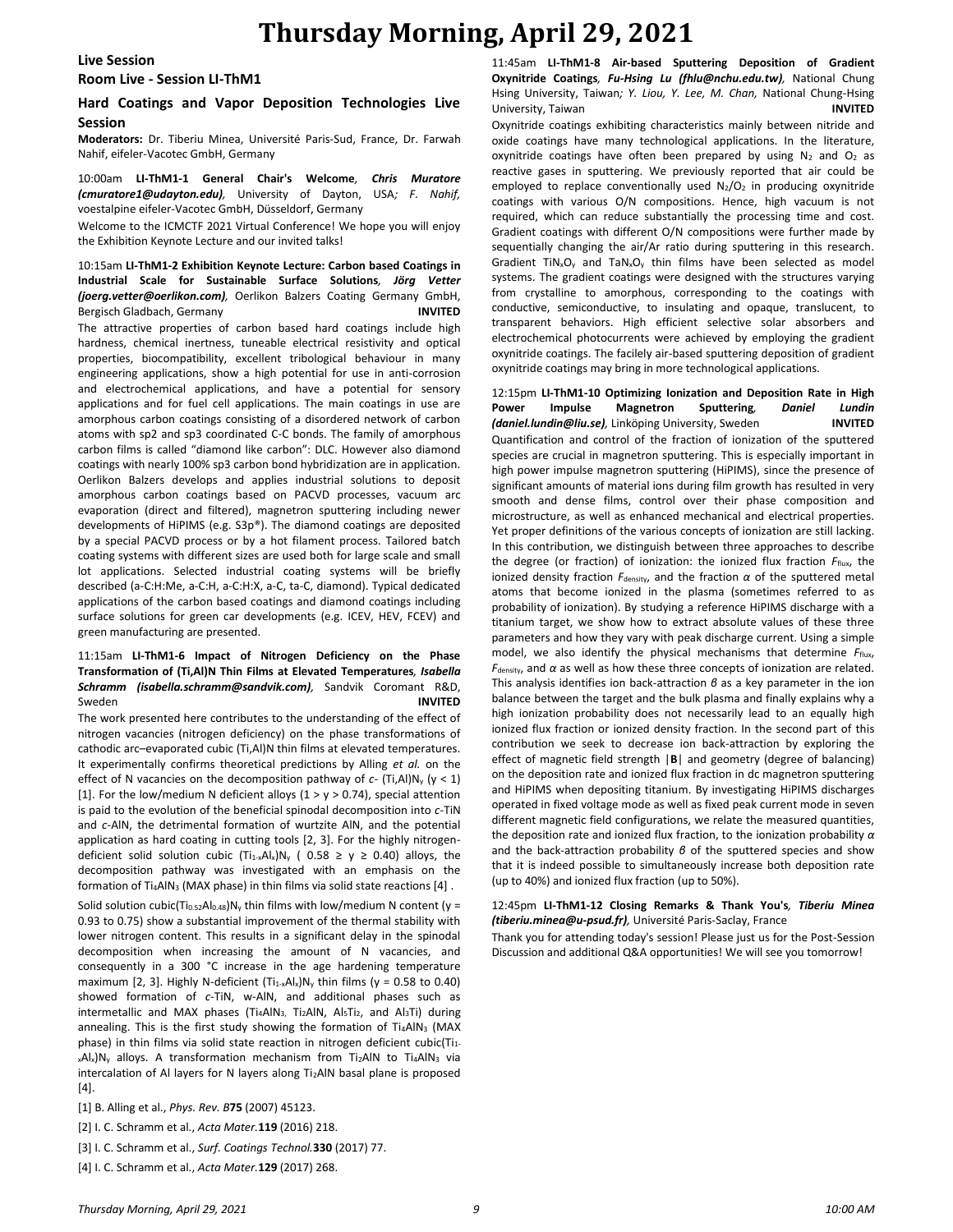# **Thursday Morning, April 29, 2021**

# **Live Session**

# **Room Live - Session LI-ThM2**

### **Thin Films for Energy Applications Live Session**

**Moderators:** Dr. Peter Kelly, Manchester Metropolitan University, UK, Dr. Glen West, Manchester Metropolitan University, UK

#### 11:00am **LI-ThM2-1 Welcome and Thank You to our Sponsors!***, Peter Kelly (peter.kelly@mmu.ac.uk),* Manchester Metropolitan University, UK

Welcome to the ICMCTF 2021 Virtual Conference! We hope you will enjoy the invited talks!

11:15am **LI-ThM2-2 Advanced Nanomaterials for Energy-Related Applications***, Eva Schubert (evaschub@engr.unl.edu), C. Briley, U. Kilic, M. Hilfiker,* University of Nebraska-Lincoln, USA*; D. Sekora,* Honeywell Inc.*; M. Schubert,* University of Nebraska-Lincoln, USA **INVITED** Advancements in nanomaterial fabrication impact and revolutionize pathways to control properties and functionality of devices by using building-block approaches to tailor the material structure during synthesis. With more precision during fabrication processes modern nanotechnology opens up new venues for energy-efficient, low power-consumption and environmentally resourceful applications in diverse industries. Oblique angle deposition is a sophisticated method for bottom-up fabrication of single and multilayer slanted columnar and chiral nanomaterials. The arrangement of nanostructures across a substrate form highly porous thin films with enhanced surface area and large void fractions, which allow interactions with gaseous, liquid or other solid materials in hybrid systems.

We report on utilizing oblique angle deposition to tweak material properties on the nanoscale by arranging building blocks of transition metals (Ti, Co, Pt, Cr etc.), permalloy or silicon to form single and multilayer nanowires and nanospirals. The shape of the nanostructures is determined by anisotropic atomic shadowing and control of surface diffusion during material growth utilizing an oblique angle of incidence for the particle flux. Based on chemical composition and shape of the nanomaterials we discuss unique biaxial anisotropy in their magnetic, photonic and optical behaviors in the context of energy related applications. Special emphasis will be given to applications for energy storage on the example of Li-ion based batteries using large surface nanowire electrodes from silicon and ferromagnetic Co/Py heterostructure nanowires which exhibit high magnetic energy products.

Reversable Li-ion intercalation is achieved by cyclic voltammetry from electrochemical half-cells. During intercalation the electrode material experiences dramatic structural changes which are studied in-situ by means of spectroscopic ellipsometry. The reversible change of the chemical composition and volume expansion are thereby monitored by a change in the optical response and quantified in the context of the inserted and extracted amounts of Li-ions.

Ferromagnetic multilayer nanowires are grown with one or two periods of Co/Py and coated by thin alumina barriers to prevent oxidation. An octupol vector magnet spectroscopic ellipsometry system is used to measure the anisotropic magneto-optical response, and magnetic hysteresis is extracted from line-shape regression optical models accounting for the magnetic order in the materials. We demonstrate that periodicity of the multilayers can be used to optimize the stored magnetic energy given by the energy product from flux density B and field strength H.

11:45am **LI-ThM2-4 Photocatalytic Bismuth Oxide Coatings and their Potential for Water Treatment Applications***, Marina Ratova (m.ratova@mmu.ac.uk), J. Redfern,* Manchester Metropolitan University, UK*; C. Amorim,* Universidade Federal de Minas Gerais, Brazil*; P. Kelly,*  Manchester Metropolitan University, UK **INVITED** As the levels of industrialization and urbanization in the modern world increases, so will the amount of waste, with increasing potential to contaminate water, air and soil. Consequently, there is an urgent requirement for reliable and efficient methods to treat persistent organic pollutants as well as microbial contamination. Bismuth-based oxides, and in particular bismuth oxide and bismuth tungstate, have recently attracted attention as promising photocatalytic materials for water treatment processes. In the present work, novel photocatalytic narrow band gap semiconducting films were prepared by pulsed direct current (DC) reactive magnetron sputtering of Bi (and W) targets in an Ar/O2 atmosphere onto spherically-shaped glass beads. The uniform coverage of the substrate was enabled by the use of oscillating bowl placed underneath the magnetrons. The deposited films were extensively analysed by the range of analytical techniques. The photocatalytic properties of the films were studied via the

various dyes degradation process under artificial (fluorescent light) and natural (sunlight) irradiation, and compared to the photocatalytic performance of conventional photocatalytic material, titanium dioxide, deposited onto identical substrates. However, for efficient water treatment processes, disinfection is as important as decontamination. Therefore, antimicrobial efficiency of the coatings was tested via inactivation of E. coli; additionally, bacterial adhesion experiments were performed for all types of the studied coatings. It was found that the performance of bismuth oxide for both dye degradation and bacterial inactivation experiments under visible light was superior to that observed for either bismuth tungstate or titanium dioxide. Moreover, bismuth oxide coatings (and to a lesser extent – bismuth tungstate), due to its hydrophobic nature was able to inhibit bacterial adhesion to the surface. The latter phenomenon is likely to afford bismuth oxide coatings additional antifouling properties compared to conventional titanium dioxide-based photocatalytic coatings. These findings, along with the follow-up studies on bismuth oxide antimicrobial efficiency against common water-borne pathogens and other microbiology-related factors including the effect of bismuth oxide photocatalysis on the presence of genomic DNA, bacteriophage and human hepatotoxicity of treated water, are likely to be of interest to those involved in visible or solar light-irradiated water treatment systems, where effective disinfection of the treated media is as important as degradation of the pollutants.

#### 12:15pm **LI-ThM2-6 High Entropy Materials for Energy Applications***, Jyh-Ming Ting (jting@mail.ncku.edu.tw),* National Cheng Kung University, Taiwan **INVITED**

Since the report of high entropy alloy (HEA), other high entropy materials such as high entropy oxide (HEO), carbide, nitride, fluoride , etc. are being intensively investigated. These new materials were synthesized to have different forms, e.g., film, bulk, or powders. Although limited, these studies have shown interesting results that demonstrate the use of these new materials in different applications including energy storage and catalysis. Here, we report HEO nanopowders produced using a facile synthesis method. HEOs having various groups of 5 elements with different elemental concentrations are reported. The resulting materials were subjected to various microstructural analysis. Depending on the composition, different single crystal structures were obtained. Homogeneous elemental distributions were also obtained. Selected HOE nanopowders were evaluated for use as anode in lithium ion battery and electrode in water splitting cell. Exceptional properties are reported and discussed.

12:45pm **LI-ThM2-8 Closing Remarks & Thank You's!***, Glen West (g.west@mmu.ac.uk),* Manchester Metropolitan University, UK We hope you enjoyed the Session and will join us for the Post-Live Session for additional Q&A opportunities! We will see you tomorrow!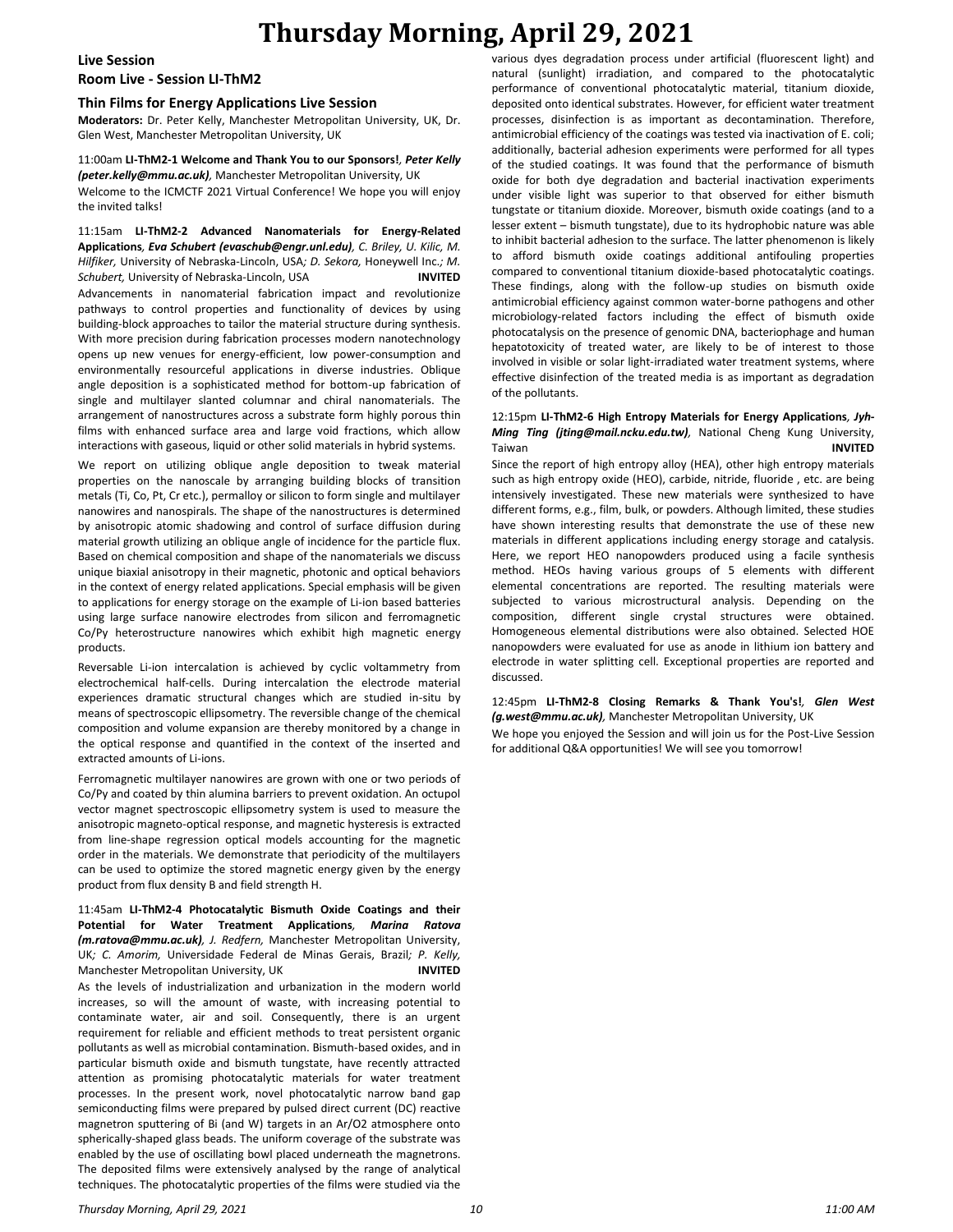# **Friday Morning, April 30, 2021**

**Live Session**

**Room Live - Session LI-FrM**

### **Awards Session Live**

**Moderators:** Dr. Ivan G. Petrov, University of Illinois at Urbana-Champaign, USA, Dr. Andrey Voevodin, University of North Texas, USA

### 10:15am **LI-FrM-2 Special Interest Talk: Design, Metallurgy and Manufacturing Technologies of Targets for Hard Coating and Tribological Applications***, Peter Polcik (peter.polcik@plansee.com),* Plansee Composite Materials GmbH, Germany **INVITED**

Today, major share of tools and components is coated with hard coatings utilizing physical vapor deposition methods. The continuous improvement of coatings takes place by introducing new architectures and by implementation of new compositions in thin films designed for special applications. Furthermore, the coating suppliers work on cost and quality optimization for mass product implementation. The results of these efforts are for instance larger coating chambers and shorter process times leading to new target dimensions and shapes as well as the increase in power density applied to the targets.

The targets used for hard coating applications are produced either by powder or by melting metallurgy processes. Targets manufactured by powder metallurgy are characterized by several advantageous properties such as uniform microstructure, high density, as well as homogeneity concerning distribution of chemical elements. The quality of such targets depends on the manufacturing process and for the most part on the quality of the powder ingredients used.

Different ongoing developments of hard coatings are focused on beneficial effects by alloying with selected elements to control the composition of the coating. The big challenge is to apply a suitable technology for production of targets containing all these elements on the one side and to consider the impact of the purity of the targets on the whole production chain and the performance of the final product on the other side. In order to support the efforts of equipment manufacturers and coating designers, new technologies must be applied to produce targets in appropriate shape and dimensions.

The application driven demand on no reactive driven PVD processes requires ceramic based targets consisting of carbides, nitrides, borides or even mixtures of such phases. The challenge is to provide such targets not only suitable for lab scale coating equipment but also for large scale industrial PVD coaters. Further examples of target materials developed recently, utilizing sophisticated manufacturing technologies, are metal doped graphite as well as composite materials doped with elements increasing coating deposition rates.

To deliver cost-optimized targets for mass applications the whole process chain, including powder quality and standardization of raw materials, must be considered. The mentioned efforts, comprising the increase of target utilization, are also strongly related to the increase in power density applied to the targets. Therefore, the development of materials with high heat conductivity and thermal shock resistance are included in the challenges for target suppliers.

11:15am **LI-FrM-6 Bill Sproul Award and Honorary ICMCTF Lecture: Transition Metal Nitride Layers: New Phases and New Properties***, Daniel*  Gall (galld@rpi.edu)<sup>1</sup>, Rensselaer Polytechnic Institute, USA **INVITED** We explore new transition metal nitride compounds using a combination of epitaxial layer growth, first-principles calculations, and measurements of electronic, optical, and mechanical properties as a function of composition and structure. Rock-salt structure nitrides are both mechanically and thermodynamically stable for group 3 transition metals. However, increasing the valence electron concentration by moving towards the right in the periodic table increases the strength of metal-metal bonds leading to a brittle-to-ductile transition and enhanced toughness, but also decreases the vacancy formation energy on both cation and anion sublattices, resulting in vacancy-stabilized compounds like cubic WN with a dramatically reduced elastic modulus, and new thermodynamically stable phases like a 5-fold coordinated base-centered monoclinic stoichiometric MoN. Conversely, reducing the valence electron concentration to reach a vanishing density of states at the Fermi level results in transition metal nitride semiconductors with promising properties for high-temperature electronic, thermoelectric, opto-electric, piezo-electric, plasmonic and magnetoresistive devices. Examples include ScN, Ti<sub>0.5</sub>Mg<sub>0.5</sub>N and CrN with 0.92, 0.7-1.7 and 0.2+/-0.4 eV bandgaps, respectively. The carrier concentrations are controlled by F and O doping, the bandgap is engineered by alloying with Al to form  $Cr_1\times Al_xN$ ,  $(Ti_{0.5}Mg_{0.5})_1\times Al_xN$ , and  $Sc_1$ . <sub>x</sub>Al<sub>x</sub>N, the piezoelectric response is enhanced by the intentional introduction of local bonding instabilities in the wurtzite phase, and a twodimensional electron gas is formed at the oxygen-exposed CrN(001) surface.

12:00pm **LI-FrM-9 R.F. Bunshah Award and ICMCTF Honorary Lecture: From a Sparkling Brass Chain and Twitching Frog Legs: The Astonishing Path to Plasma-Based Advanced Coatings***, André Anders (andre.anders@iom-leipzig.de)***<sup>2</sup>** *,* Leibniz Institute of Surface Engineering (IOM), Felix Bloch Institute, Leipzig University, Germany **INVITED** As many accomplishments of modern life, plasma-based advanced coatings are ubiquitous today.It is educational to see how observation of strange effects and careful experimentation lead to discoveries that effectually enabled what we take for granted today. When taking the time for dwelling a bit deeper we find that assuming broad priority claims (like "for the first time" and "novel approach") should be replaced by more humble statements.Among the truly astonishing early milestones is, for example, an 18<sup>th</sup> century report on pulsed atmospheric pressure plasmas, welladherent metal and transparent coatings and nanoparticle generation from a time well before Volta and Faraday (I admit: the terminology was different).In this lecture, I will highlight a few of such milestones to advanced, plasma-based coatings showing that each accomplishment is built on observation and experimentation, and more recently on modeling, but enabled by discoveries made before.As a community of surface engineers, we can be proud having made the steps from observation to deeper understanding, knowledge-based discovery, optimization towards desirable properties, upscaling considering the economics of processes, and broad-scale applications now penetrating all aspects of society.

#### 12:45pm **LI-FrM-12 Closing Remarks and Thank You's***, Andrey Voevodin (Andrey.Voevodin@unt.edu),* University of North Texas, USA

Thank you for attending the ICMCTF 2021 Virtual Conference! We hope you enjoyed the event! We hope you will join us for the Post-session Discussion and some additional Q&A opportunities! Mark your calendars for ICMCTF 2022, May 22-27, 2022, in San Diego, CA!